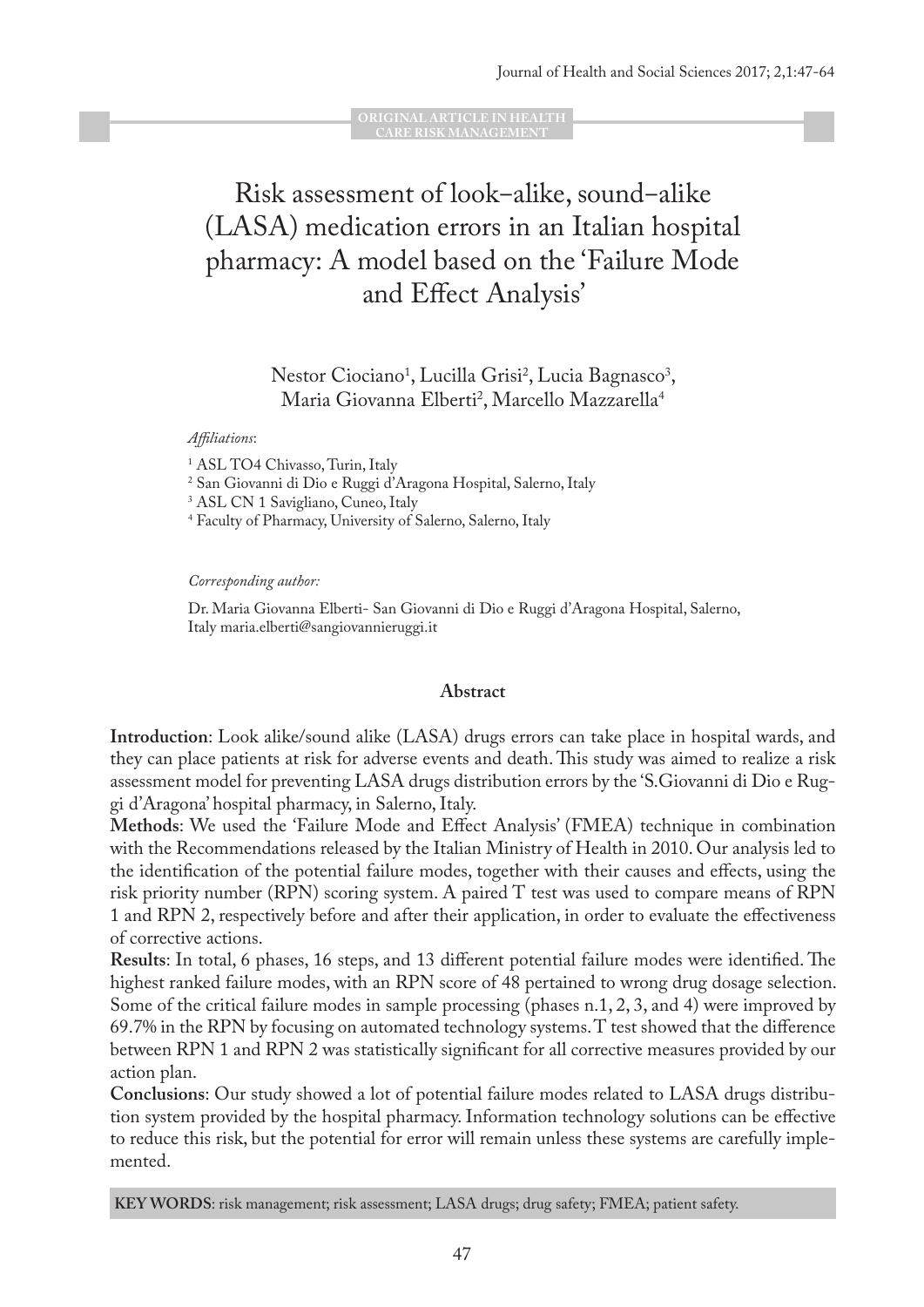## **Riassunto**

**Introduzione**: In ambito ospedaliero possono essere commessi errori nella distribuzione dei farmaci LASA (Look alike/sound alike) che possono mettere i pazienti a rischio di eventi avversi e di morte. Questo studio è stato realizzato per lo sviluppo di un modello di valutazione del rischio finalizzato a valutare gli errori nella fase di distribuzione dei farmaci LASA per l'Ospedale "S. Giovanni di Dio e Ruggi d'Aragona" di Salerno, in Italia.

**Metodi**: Abbiamo utilizzato la tecnica "Failure Mode and Effect Analysis" (FMEA) insieme alle Raccomandazioni pubblicate nel 2010 dal Ministero Italiano della Salute. La nostra analisi ha portato all'identificazione e valutazione di diverse potenziali tipologie di errore, insieme alle loro cause ed effetti, attraverso il sistema "Numero per la Priorità del Rischio" (RPN). E' stato utilizzato il T-test per dati appaiati per confrontare le medie di RPN 1 e di RPN 2, rispettivamente prima e dopo l'applicazione delle azioni correttive, al fine di valutarne l'efficacia.

**Risultati**: Nel complesso sono state identificate 6 fasi e 16 attività a rischio con 13 diverse potenziali tipologie di errore. La tipologia di errore più grave, con un punteggio di RPN pari a 48, è stata riscontrata in sede di scelta errata del dosaggio del farmaco richiesto alla farmacia. Alcune delle tipologie di errore evidenziate (fasi 1,2,3 e 4) sono state migliorate del 69,7% nel punteggio RPN, con l'introduzione di sistemi tecnologici automatici. Il T-test ha evidenziato una differenza tra RPN 1 e RPN 2 statisticamente significativa per le misure correttive previste dal nostro piano d'azione.

**Discussione e Conclusioni**: Il nostro studio ha evidenziato molti potenziali errori nel sistema di distribuzione dei farmaci LASA da parte della nostra farmacia ospedaliera. L'uso di soluzioni tecnologiche con un sistema informatico può ridurre notevolmente questo rischio, ma il potenziale di errore rimane a meno che tali sistemi non siano accuratamente implementati.

# **TAKE-HOME MESSAGE**

*Our risk assessment model for preventing LASA drugs distribution errors by the hospital pharmacy, based on the 'Failure Mode and Effect Analysis' (FMEA) technique in combination with the Recommendations released by the Italian Ministry of Health in 2010, showed that information technology solutions are very effective to reduce this risk.* 

#### **Competing interests** - none declared.

Copyright © 2017 Nestor Ciociano et al. FS Publishers

This is an open access article distributed under the Creative Commons Attribution (CC BY 4.0) License, which permits unrestricted use, distribution, and reproduction in any medium, provided the original work is properly cited. See http:www.creativecommons.org/licenses/by/4.0/.

**Cite this article as** - Cite this article as: Ciociano N, Grisi L, Bagnasco L, Elberti MG, Mazzarella M. Risk assessment of look−alike, sound−alike (LASA) medication errors in an Italian hospital pharmacy: A model based on the 'Failure Mode and Effect Analysis'. J Health Soc Sci. 2017;2(1):47-64 DOI 10.19204/2017/rsks4

Received: 25/09/2016 Accepted: 20/02/2017 Published: 15/03/2017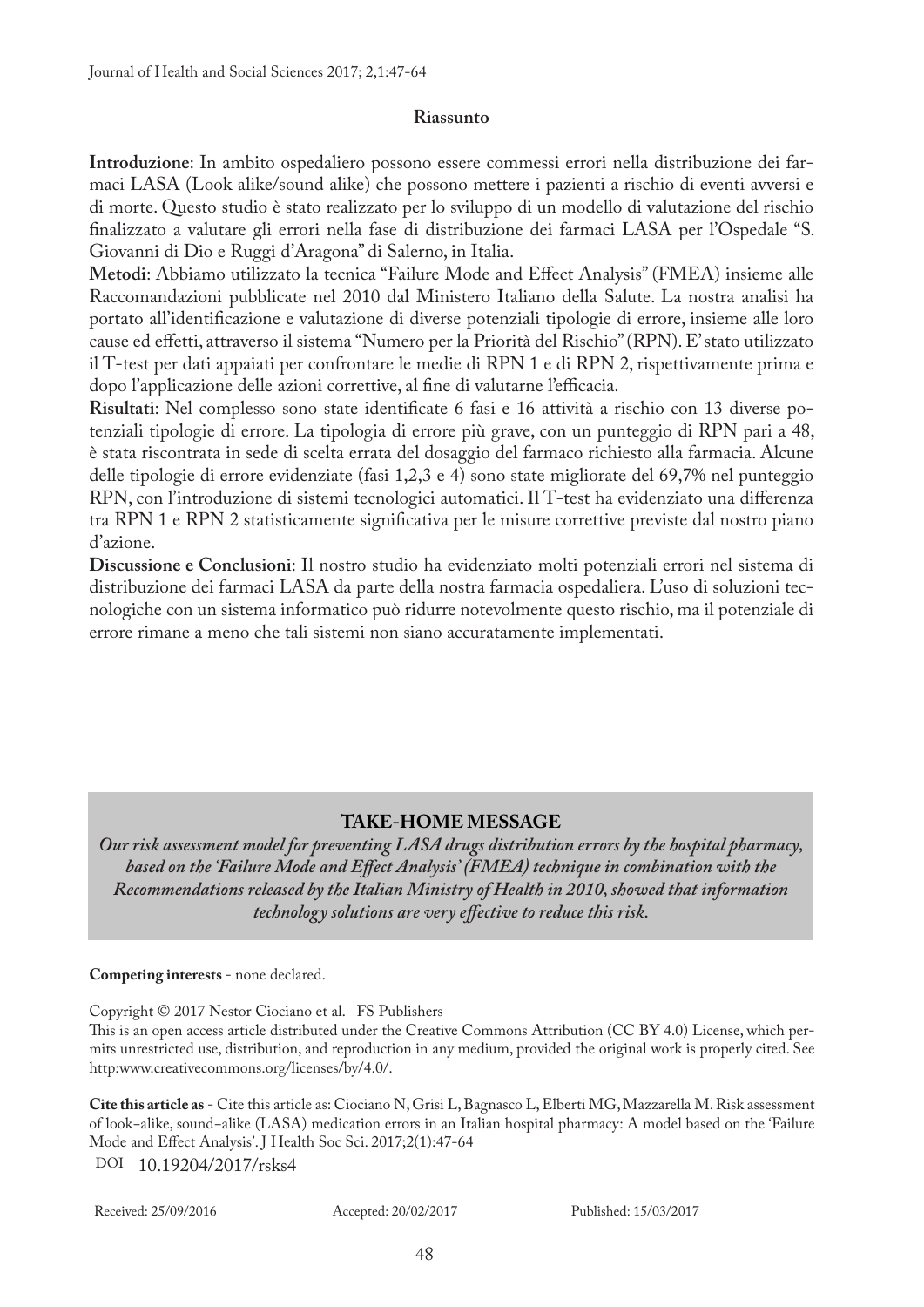## **INTRODUCTION**

Medication errors are common causes of patient morbidity and mortality, and adds financial burden to the institution as well. One of the most common causes of medication errors worldwide is produced by the confusion of similar drug names [1]. With thousands of drugs on market, no drug name is without problems. But look-alike, sound-alike (LASA) drugs increase the possibility of medication errors. Medical errors due to LASA medication names are responsible for thousands of deaths and millions of dollars in cost every year [2]. Confusing similarities in the brand name and packaging of drugs represent one of the most common reasons for medication errors and are of concern worldwide. Indeed, many medical errors are attributed to similar features of the packages or to ambiguous names of medicines. LASA medication errors occur when a patient receives an incorrect medication because its name is spelled or sounds like another medication. The first alert was launched 40 years ago in literature. In 1973, Teplitsky published a list of LASA medicines to highlight the importance of considering the interpretation of the doctor's writing in the prescription of the drugs, which can lead to errors by the pharmacist. He suggested that clinicians should follow a sort of relaxing exercise when they write or communicate via phone LASA medicines to their patients [3]. In 2005, the World Health Organization (WHO) launched the World Alliance for Patient Safety and identified six action areas which LASA medication names is one of the inaugural patient safety solutions [1]. A system approach and a blame-free environment, aimed at better organizational performances, lead to much better results than focusing on individuals, which can be blamed for forgetfulness, carelessness or moral weakness. Furthermore, use of technology, information accessibility, communication, patient collaboration and multi-professional team-work are successful strategies to reach the goal of patient safety within healthcare organizations [4, 5]. However, today the problem is still underestimated due to the lack of proper procedures and sufficient awareness of this issue among health care workers. There are no sufficient data about the LASA medication errors [6]. In literature some studies investigated this phenomenon, but they did not offer a global framework on this issue. For instance, according to Berman, LASA drug errors are most common in the USA, causing millions of deaths. He showed that errors can be attributed to the confusion generated by similar names or similar labels and packages (25% and 33% of cases, respectively) [7]. Several studies have examined this issue within specific healthcare areas; for instance, Basco showed that LASA drugs errors were less frequent among pediatric patients than adults [8], and Kovacic and Chambers found that medication errors with oncology drugs can place cancer patients at risk for adverse events or death [9]. According to Galanter et al., drug name confusions are a relatively common and persistent source of medication errors; moreover, even when the confusing pairs of names are well known, as they often are (e.g., hydroxyzine/hydralazine), errors have stubbornly resisted eradication. His study, however, showed that indication alerts can have 3 beneficial effects: improvement of the problem list, interception of wrong patient errors, and interception of drug name confusion errors [10]. According to Naunton et al. [11], pharmacists in particular should play an important role in the community in implementing and undertaking strategies, e.g. home medicine reviews, which can play an important role in medication safety to minimize adverse drug events, and to ensure quality use of medicines. In a literature review, Ostini et al. [6] showed that there are many existing medications that can potentially cause clinical issues due to mix-ups, because of similar sounding or looking medication names. This confusion can be lethal for some medication errors. They suggested a multifaceted, integrated approach involving all aspects of the medication use process, in order to minimize this issue for medication safety [2]. However, in Italy there is little interest in preventing LASA errors by enrolled pharmacists [12].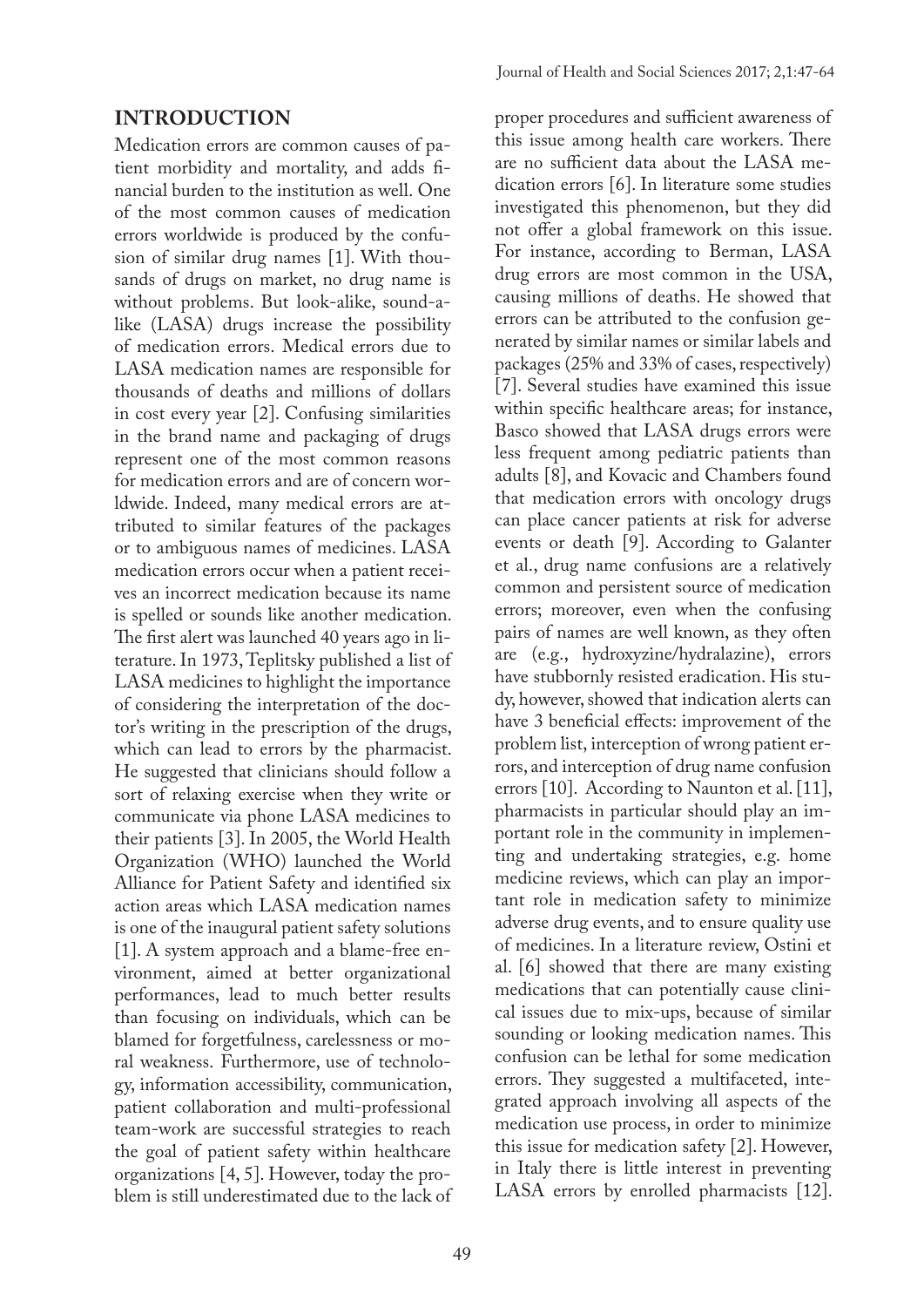Ciociano et al. showed an alarming situation and supposed that it was probably necessary to implement a new Ministerial Intervention against LASA drug errors by Italian policy makers [12]. According to Ciociano and Bagnasco [13], the implementation of preventive measures of LASA drugs incidents has given rise to a fundamental rule in clinical risk management, but the problem is underestimated, endorsed by the absence or inadequate presence of specific uniform procedures. Their review has identified technology and management solutions that could effectively limit, or eliminate, LASA drugs errors in hospital wards, or outside the hospital where the risk is more uncontrollable. Because this issue lead to a disastrous effect on patient's health and the sustainability of the health-care system, the Italian Ministry of Health passed a Recommendation in 2010 [14] for helping operators to reduce LASA errors, though special procedures of clinical management. Based on the significant experiences of surveys carried out by the Food and Drug Administration (FDA), the Joint Commission on Accreditation of Healthcare Organizations ( JCAHO), the English Institute for Safe Medication Practices (ISMP), the WHO Collaborating Centre for Patient Safety Solutions Guidelines (WHO), and the Canadian National Patient Safety Agency (NPSA) [15–19], which were released to indicate the best practices to avoid LASA drugs medication errors, the Italian guidelines were aimed to increase the awareness of the Italian health-care operators about the consequences arising from medical errors and, consequently, to inform them about actions that are necessary to prevent them. The aim of this study was to experiment a method for the risk evaluation of LASA drugs medication errors that can occur during

the distribution phase of drugs and medical devices by the hospital pharmacy, according to the strategies and best practices suggested by Italian Regulations, and based on the Failure Mode and Effects Analysis (FMEA), in order to implement the most effective preventive measures of LASA drugs incidents.

## **METHODS**

This study was carried out between July 2013 and September 2014 at the hospital drug room of the 'S. Giovanni di Dio e Ruggi d'Aragona' Hospital, in Salerno, Italy. This ward-based pharmacy supplies drugs and medical devices for its hospital and for other 220 cost centres in Campania, an Italian Region. Our hospital pharmacy is a 980 m2 large room where 8 office workers work together with 4 hospital pharmacists. The hospital pharmacy is a department or service in a hospital, responsible for the supply of medications to hospital wards as well as ambulatory patients. In a preliminary stage of our research, a risk analysis was performed to define where and how the intervention was required. For this purpose, we used the best practices in risk assessment and LASA drugs risk management [15−19], through a procedure based on the Italian Regulations. Indeed, we chose to follow the 'Recommendation no. 1' released by the Italian Ministry of Health in 2010 [20] and the FMEA, in order to develop an effective risk assessment model for preventing LASA drugs medication errors risk. Objective of this study was to develop a model for the risk assessment of LASA drugs distribution process performed by our hospital pharmacy, in order to define the best control measures to eliminate or reduce to a minimum them. Firstly, we applied the actions suggested by the Italian Recommendations (Table 1).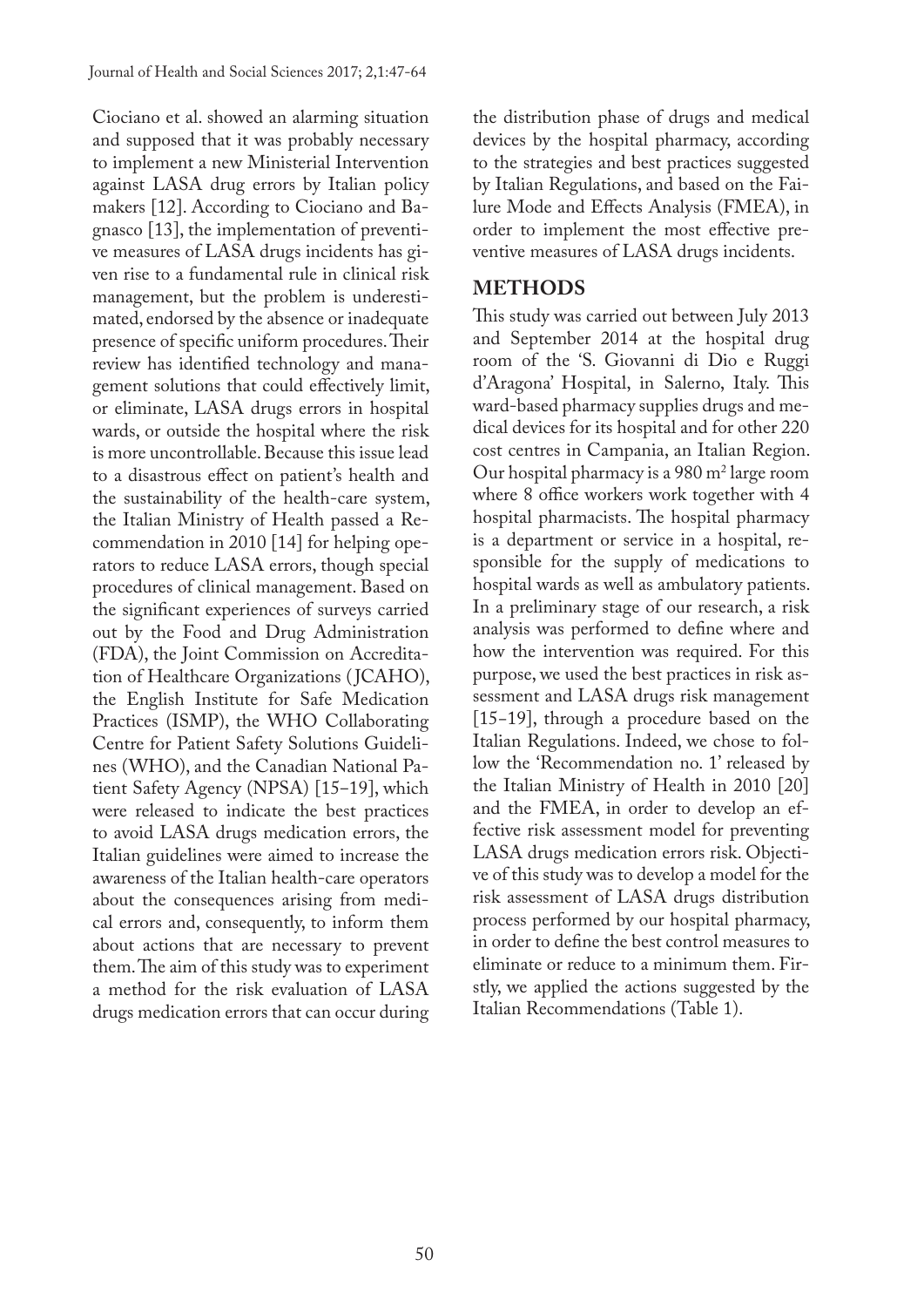**Table 1.** Some of the actions for preventing LASA drug errors in hospital setting (by Recommendations of Italian Ministry of Health, [14]).

#### **Recommendations for healthcare workers**

1. Separate the storage of similar bottles at pharmacy and in ward; otherwise, highlight the similar features using methods and tools shared by pharmacy and wards.

2. Avoid verbal or via phone drug requests, unless in emergency -and when the doctor is absent. In these cases, it is requested that the healthcare workers, the doctor prescriber and the operator of the drug delivery system, repeat intelligibly the drug's name; the drug dosage should be also confirmed as soon as possible in written form. If the request depends on the supply of the hospital ward-based pharmacy, it is necessary that the request is both computerized and customized; and whether it is not possible, it is recommended using preprinted application forms and writing in a simple way, if possible in block capital.

3. Specify the meat of the prescription -which contains the medication and strength- the amount to be taken, the route by which it is to be taken and the frequency; in case of doubt, consult the prescriber doctor or the hospital pharmacist.

4. Avoid using abbreviations, especially if the drug prescriptions are hand-written or contain abbreviations.

5. Write legibly. Write preferably in block capital, especially if there is no availability of computerized medication chart.

6. Set a double control for the preparations of drugs that require warning and caution.

7. Discharge a patient from the hospital provided by sufficient information about the medical prescription, which should possibly be written in capital block.

#### **Recommendations for healthcare administrators**

1. Adopt a patient safety action plan including specific procedures for managing LASA medications.

2. Make all the necessary information available to the patients about the proper pharmaceutical drug use.

3. Find every indicator that can predict LASA drug errors in order to improve the patient safety.

4. Adopt only one therapeutic medication fact sheet.

5. Make sure the presence of a sufficient number of hospital pharmacists.

6. Introduce computer-based technologies for a correct drug management.

7. Adopt simple but effective process to centralize the anticancer drug distribution system provided by the hospital pharmacy.

8. Conduct a double checking during the dispensing and supply process.

9. Communicate to the wards 'alerts', extra symbols, colored codes, and a list of abbreviations and acronyms agreed between hospital pharmacy and wards.

10. Manage the patient-drug 'relationship' during the recovery and discharge process from hospital.

11. Communicate to all the wards and, periodically, update the LASA drugs list.

12. Organize a specific procedure with the hospital pharmacy for special and off-label drugs. In these cases, it is requested that special medical prescriptions and their supply must be in limited quantities, and guaranteed in short times.

13. Monitor and evaluate the drug management process periodically.

14. Organize a periodical training for healthcare workers.

15. Develop an effective system for the transmission of 'sentry' events.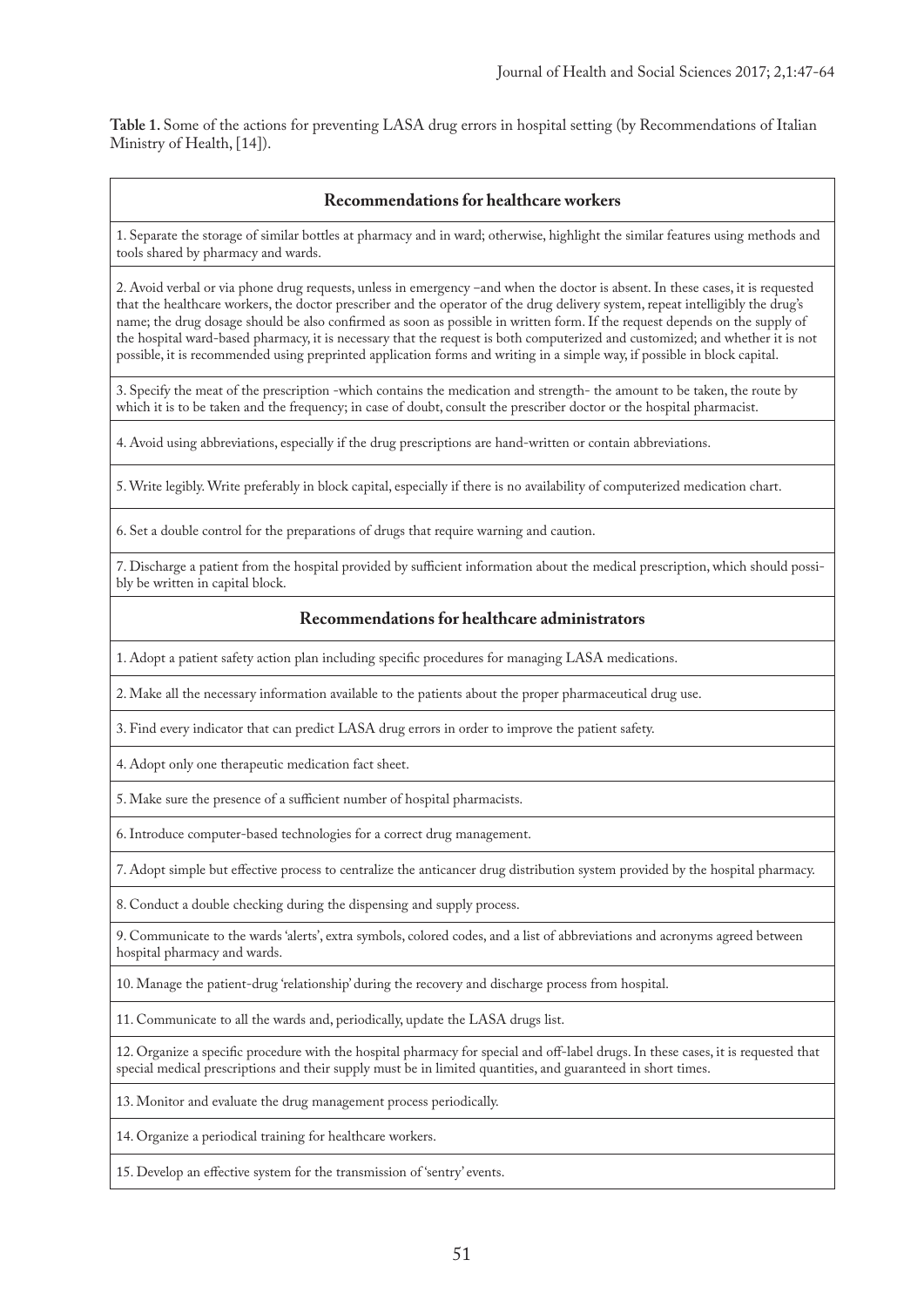Journal of Health and Social Sciences 2017; 2,1:47-64

Then, we used the 'FMEA' model to study the hospital distribution process, in order to individuate every specific failure modes and to estimate a risk index, before and after the application of some corrective actions. The drugs distribution process was divided in phases, which were further subdivided into steps; then, we identified in every single step all the potential failure modes. In our study, we followed the FMEA process suggested by McDermott et al. [21]. Therefore, the steps were the following: review process, brainstorm potential failure modes, list potential effects of each failure mode, assign severity, occurrence and detection rankings, calculate the Risk Priority Number (RPN) for each failure mode, prioritize the failures modes for action, take action to eliminate or reduce the high risk failure modes and calculate the resulting RPN as the failure modes are reduced. The relative risk of a failure and its effects are composed of three factors: 1) 'Probability of Occurrence' (O); 2) 'Severity' (S), and 3) 'Detection' (D). The 'Probability of occurrence' is the likelihood of a failure mode occurring. It can be studied looking at all the potential causes for a failure mode that have been documented for them in the past. The 'Severity' (S) describes the severity of the effect on the final process outcome resulting from the failure mode if it is not detected or corrected.

The 'Detection' (D) is the ability to catch the error before causing patient harm. Power of detection is important for maintainability control (availability of the system) and it is especially important for multiple failure scenarios. A scoring rating scale from 1 to 5 was used for severity, occurrence and detection [22]. For every failure mode we calculated a risk priority number (RPN) as: Risk priority number level  $(RPN) = (O \times S)$  $x$  (D). Since scores were 1–5, the resultant RPN scored 1-125. RPN was effectively used for the risk assessment of medication errors in other studies [23, 24]. We showed in Table 2 the parameters to calculate the RPN 1 [25]. In our study, we calculated the RPN to establish the priority of remedial measures. As a consequence, a corrective action plan was developed for resolution of identified high-risk failure modes, and a new RPN (RPN 2) was calculated. This second RPN was obtained by tests conducted and supervised according to the International standards. To evaluate effectiveness of the corrective actions, a paired T test was used to compare means of RPN 1 and RPN 2. Data analysis was performed by PSPP software. The statistical significance was set to  $P < .05$ . Finally, our model included a 'monitoring' phase to individuate further preventive measures for the system improvement.

| Occurrence (O) |                                                                                        | Severity (S)   |                                                                             | Detection (D)  |                                   |  |  |
|----------------|----------------------------------------------------------------------------------------|----------------|-----------------------------------------------------------------------------|----------------|-----------------------------------|--|--|
| Score          | Failure mode probability                                                               | Score          | Description of inury<br>Score                                               |                | Likelihood of detection           |  |  |
| 1              | Remote: failure unlikely<br>to occur (happening in 1<br>in 10000 episodes<br>observed) | $\mathbf{1}$   | No injury or patient<br>monitoring alone                                    | $\mathbf{1}$   | Very high: detected 9/10<br>times |  |  |
| $\overline{2}$ | Low: relatively rare<br>failure (happening in 1 in<br>1000 episodes observed)          | 2              | Temporary injury<br>needing additional<br>intervention or treatment         | 2              | High: detected 7/10<br>times      |  |  |
| 3              | Moderate: occasional<br>failure (happening in 200<br>episodes observed)                | 3              | Temporary injury with<br>longer hospital stay or<br>increased level of care | 3              | Medium: detected 5/10<br>times    |  |  |
| 4              | High: recurrent failure<br>(happening in 1 in 100<br>episodes observed)                | $\overline{4}$ | Permanent effects on<br>body functions                                      | $\overline{4}$ | Low: detected 2/10<br>times       |  |  |
| 5              | Very high: common<br>failure (happening in 1 in<br>20 episodes observed)               | 5              | Death or permanent loss<br>of major body functions                          | 5              | Remote: detected 0/10<br>times    |  |  |

**Table 2**. Rating scales used to assign values to the occurrence (O), severity (S), and detection (D) scores in the failure mode and effect analysis of the drug distribution process [25].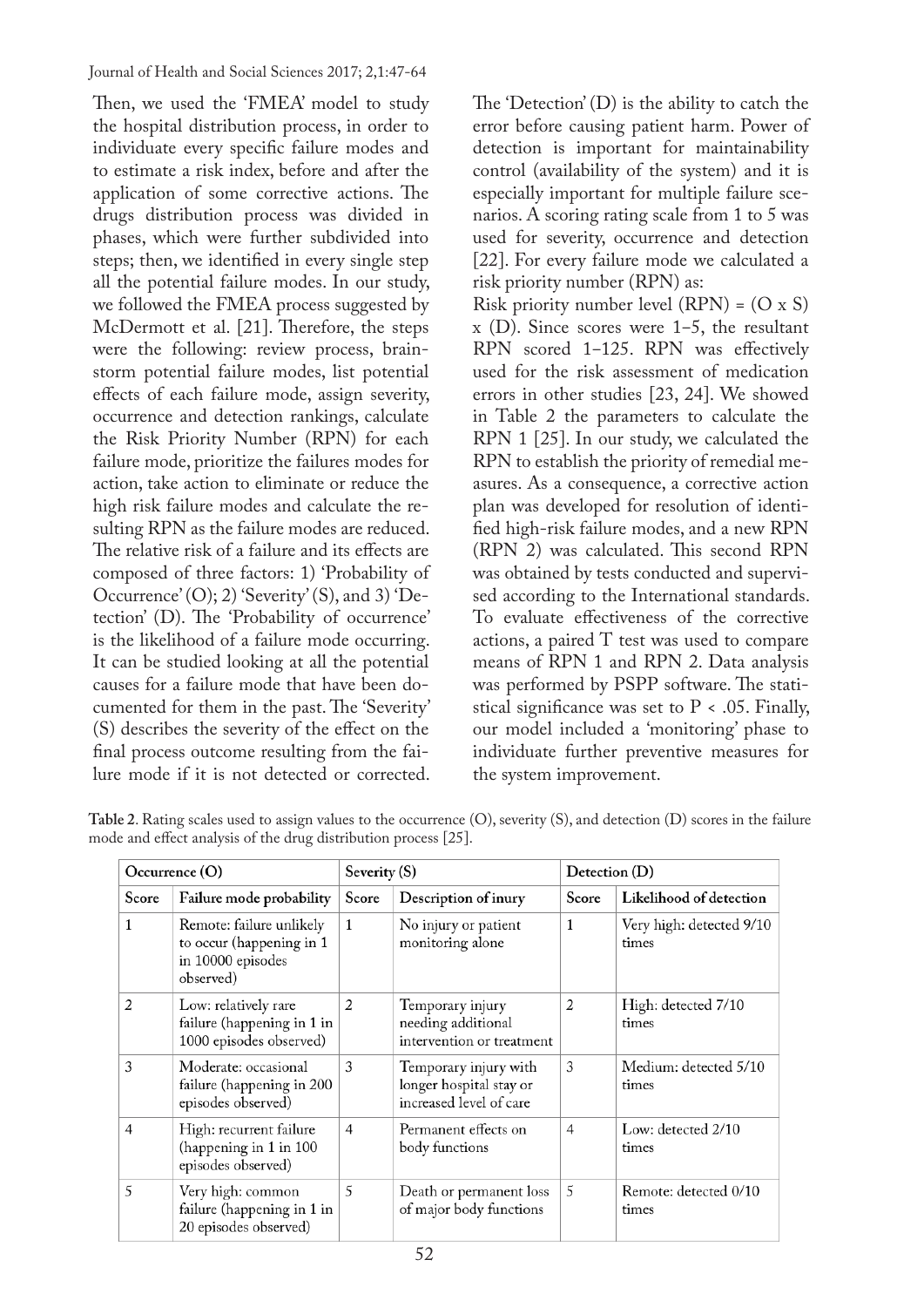# **RESULTS**

The LASA drug distribution process provided by our hospital pharmacy was divided in

6 phases. Table 3 displays all its phases and individual steps.

 **Table 3**. LASA drug distribution process: identification of phases and steps.

| <b>PHASES</b> |                                                               |                | <b>STEPS IN PROCESS</b>                                                                                                           |
|---------------|---------------------------------------------------------------|----------------|-----------------------------------------------------------------------------------------------------------------------------------|
|               | $A_1$                                                         |                | The ward operator makes a request for LASA drugs to the hospital<br>pharmacy via computer.                                        |
|               | Drug request from<br>the ward.                                | $B_1$          | The pharmacist evaluates the compliance of the request according to<br>the procedures established by the hospital administration. |
| 1             |                                                               | $C_1$          | The nurse sends a request for LASA drugs with drug distribution<br>trolleys.                                                      |
|               |                                                               | $D_1$          | The nurse sends a request for LASA drugs with drug distribution<br>trolleys.                                                      |
|               |                                                               | A <sub>2</sub> | The ward operator sends a request for LASA drugs to the hospital<br>pharmacy via computer.                                        |
|               | Life-saving drugs<br>request from the<br>ward.                | B <sub>2</sub> | The ward operator sends a hand-written request for LASA drugs to<br>the hospital pharmacy.                                        |
| 2             |                                                               | C <sub>2</sub> | The pharmacist evaluates the compliance of the request with<br>procedures established by the hospital administration.             |
|               |                                                               | D <sub>2</sub> | The nurse sends a request for LASA drugs with drug distribution<br>trolleys.                                                      |
|               |                                                               | E <sub>2</sub> | The nurse sends a request for LASA drugs with drug distribution<br>trolleys.                                                      |
|               | Narcotic and<br>controlled drugs<br>request from the<br>ward. | $A_3$          | The medical doctor prepares a prescription on a special paper<br>prescription form used by ward.                                  |
| 3             |                                                               | $B_3$          | The pharmacist evaluates the request received from the ward.                                                                      |
|               |                                                               | $C_3$          | The pharmacist prepares a prescription on a special paper prescription<br>form used by the hospital pharmacy.                     |
|               |                                                               | $D_3$          | The pharmacist manages drug-related data via computer.                                                                            |
| 4             | Drug distribution<br>from the pharmacy<br>to each ward.       | $A_4$          | The operator delivers drugs from the hospital pharmacy to the ward<br>with drug distribution trolleys.                            |
|               | Drug distribution                                             | A <sub>5</sub> | The pharmacist prepares a prescription on a special paper prescription<br>form used by the hospital pharmacy.                     |
| 5             | from the pharmacy<br>to the patients.                         | $B_5$          | The pharmacist evaluates the hand-written prescription elaborated by a<br>hospital prescribing centre.                            |
|               |                                                               | $C_5$          | The pharmacist gives the medicine to the patient.                                                                                 |
|               |                                                               | A6             | The medical doctor send a request for LASA drugs to the pharmacist<br>via phone.                                                  |
| 6             | Drug request from<br>the ward via phone.                      | $B_6$          | The pharmacist manages the LASA drug request.                                                                                     |
|               |                                                               | $C_6$          | The ward operator distributes LASA drugs from the hospital<br>pharmacy to the ward with drug distribution trolleys.               |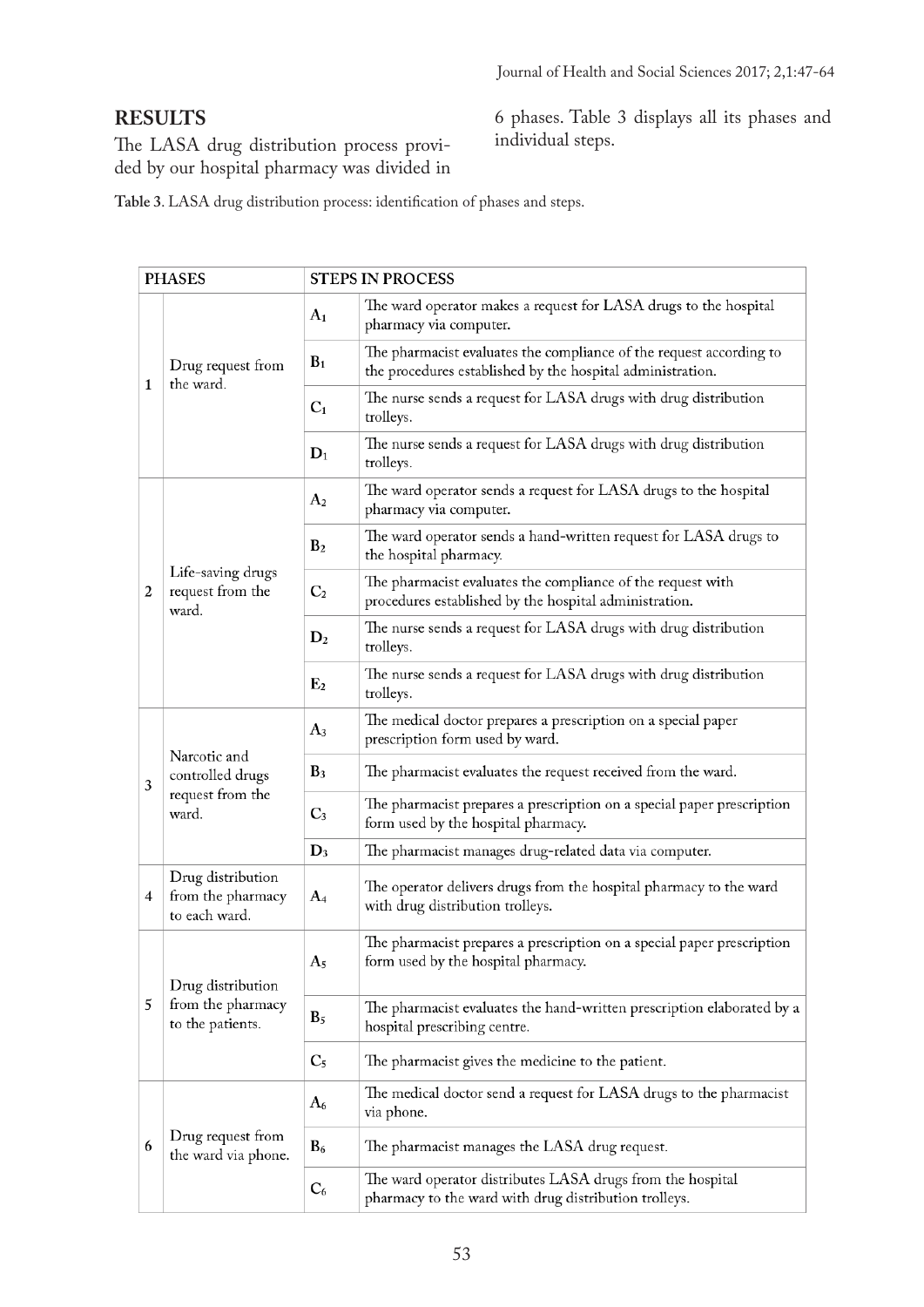Table 4 shows the high-risk failure modes that our team identified during the LASA drugs distribution process. In total, 16 steps and 13 different potential failure modes were detected, which generally can result in several negative events, ranged from a simple alteration of the normal distribution flow to important damages for the safety patient. Our analysis revealed a high RPN before applying the corrective actions. The highest ranked failure modes, with an RPN score of 48 pertained to wrong drug dosage selection. After the implementation of 7 corrective measures as showed in Table 4, the RPN decreased for almost all of the failure modes (phase no. 1, 2, 3, 4, 6). Above all, the most effective correction actions were based on automated computerized systems (CA 4, CA 5, CA 6, and CA 7). Indeed, the critical failure modes in sample processing (phase no. 1, 2, 3, and 4) were improved by 69.7% in the RPN by focusing on automated technology systems. However, the automated technology system used by our hospital pharmacy did not totally eliminate the risk of errors in case of LASA drugs distribution; moreover, for 3 types of failure modes (phase no. 5; step no. 13, 14, 15) we did not find any preventive measure.

**Table 4.** Individuation of the failure modes and their scores during the hospital 'drugs distribution' process.

| Phases<br>$(1-6)$                         |      | <b>FAILURE MODES</b>                                                                | P<br>1         | $S1$ D         | 1            | R<br>$\mathbf{P}$<br>N<br>$\mathbf{1}$ | <b>CORRECTIVE</b><br><b>ACTIONS (CA)</b>                                   | P<br>$\overline{2}$ | $S2$ D         | $\overline{c}$ | R<br>P<br>N<br>$\overline{2}$ | RPN1-<br>RPN <sub>2</sub><br>Difference<br>for each<br>failure<br>mode<br>$(n; \%)$ | RPN1-<br>RPN <sub>2</sub><br>Differenc<br>e for<br>phase<br>(n; %) |
|-------------------------------------------|------|-------------------------------------------------------------------------------------|----------------|----------------|--------------|----------------------------------------|----------------------------------------------------------------------------|---------------------|----------------|----------------|-------------------------------|-------------------------------------------------------------------------------------|--------------------------------------------------------------------|
| Phase 1<br>Steps:<br>A <sub>1</sub>       | no.1 | Wrong drug selection<br>(drug phonetically<br>similar to another<br>one).           | 1              | $\overline{4}$ | 3            | 12                                     | Obligation to<br>transmit the drug<br>request via<br>automated computer    | 1                   | 3              | $\overline{2}$ | 6                             | $6(50\%)$                                                                           | 23.3<br>(67.5%)                                                    |
| A <sub>2</sub><br>$A_3$                   | no.2 | Wrong drug dosage<br>selection.                                                     | 4              | $\overline{4}$ | 3            | 48                                     | system $(CA 1)$                                                            | 2                   | 3              | $\overline{2}$ | 12                            | 36 (75%)                                                                            |                                                                    |
| $D_1$<br>E <sub>2</sub><br>$\mathbf{D}_3$ | no.3 | Wrong drug selection<br>(drug with the same<br>name and package of<br>another one). | 4              | 3              | 3            | 36                                     |                                                                            | 2                   | $\overline{2}$ | $\overline{2}$ | 8                             | 28 (77.7%)                                                                          |                                                                    |
| Phase 2<br>Steps:                         | no.4 | Wrong drug selection<br>(drug phonetically<br>similar to another<br>one).           | 1              | $\overline{2}$ | $\mathbf{1}$ | $\overline{2}$                         | Checking drug<br>request and final<br>validation via<br>automated computer | 1                   | $\overline{2}$ | $\mathbf{1}$   | $\overline{2}$                | 0(0)                                                                                | 2.6<br>$(44.6\%)$                                                  |
| $B_1$<br>C <sub>2</sub><br>$A_3$          | no.5 | Wrong drug dosage<br>selection.                                                     | 2              | 3              | $\mathbf{1}$ | 6                                      | system (CA 2)                                                              | 1                   | $\overline{2}$ | $\mathbf{1}$   | $\overline{2}$                | 4(67%)                                                                              |                                                                    |
| B <sub>5</sub>                            | no.6 | Wrong drug selection<br>(drug with the same<br>name and package of<br>another)      | $\overline{2}$ | 3              | $\mathbf{1}$ | 6                                      |                                                                            | 1                   | $\overline{2}$ | $\mathbf{1}$   | $\overline{2}$                | 4(67%)                                                                              |                                                                    |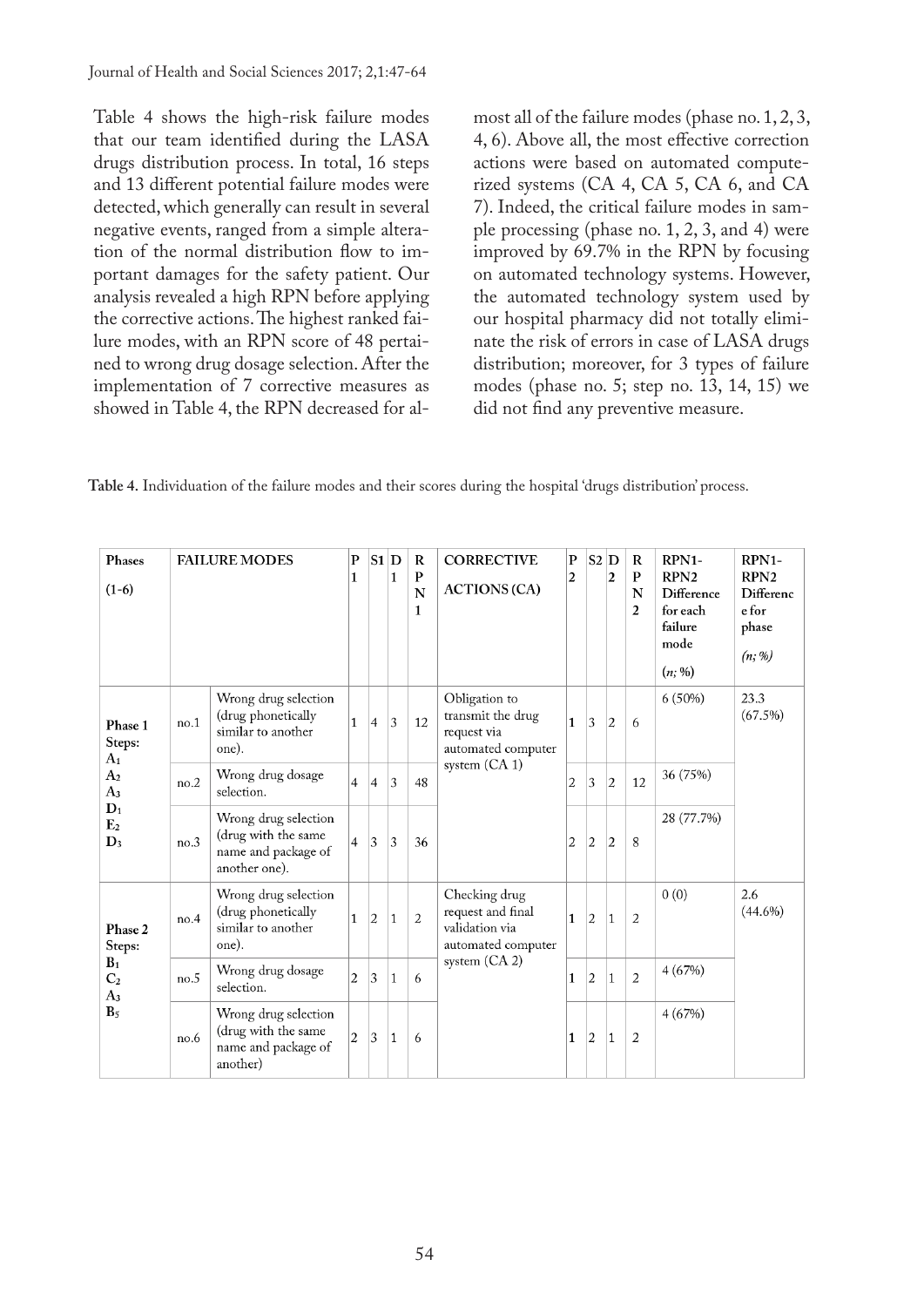|                                         | no.7      | Wrong drug storage<br>(drug phonetically<br>similar to another<br>one).                                 | 2 | 3              | 3                       | 18 | Automated<br>centralized<br>technology system<br>(Buster System)                               | $\mathbf{1}$ | 2              | $\mathbf{1}$   | 2              | 16 (89%) | 20.5<br>$(90.5\%)$ |
|-----------------------------------------|-----------|---------------------------------------------------------------------------------------------------------|---|----------------|-------------------------|----|------------------------------------------------------------------------------------------------|--------------|----------------|----------------|----------------|----------|--------------------|
| Phase 3<br>Steps:<br>$C_1$              | no.8      | Wrong drug storage<br>(drug with a package<br>graphically similar to<br>another one).                   | 3 | $\overline{4}$ | $\overline{c}$          | 24 | provided by hospital<br>pharmacy (CA 3)<br>Storage of LASA<br>drugs in rooms                   | $\mathbf{1}$ | $\overline{2}$ | $\mathbf{1}$   | 2              | 22 (91%) |                    |
| D <sub>2</sub><br>$C_3$<br>$C_5$        | no. 9     | Wrong drug dosage<br>(drug with the same<br>name and features of<br>another one).                       | 3 | $\overline{4}$ | $\overline{2}$          | 24 | provided by shelves<br>with separators (CA<br>4)<br>Storage of high-                           | $\mathbf{1}$ | $\overline{2}$ | $\mathbf{1}$   | 2              | 22 (91%) |                    |
|                                         | no.<br>10 | Wrong drug selection<br>(drug with the same<br>name and features of<br>another one).                    | 3 | 4              | $\overline{2}$          | 24 | supply LASA drugs<br>in rooms provided<br>by separated shelves<br>(CA <sub>5</sub> )           | $\mathbf{1}$ | $\overline{2}$ | $\mathbf{1}$   | 2              | 22 (91%) |                    |
| Phase 4                                 | no.<br>11 | Wrong drug dosage<br>prescription.                                                                      | 3 | 3              | $\overline{\mathbf{c}}$ | 18 | LASA drug<br>prescription via                                                                  | $\mathbf{1}$ | $\overline{2}$ | 1              | 2              | 16 (89%) | 10 (78%)           |
| Steps:<br>B <sub>2</sub><br>$A_3$<br>A5 | no.<br>12 | Wrong drug<br>prescription (the drug<br>is right, but the route<br>of drug administration<br>is wrong). | 2 | 3              | $\mathbf{1}$            | 6  | automated computer<br>system (CA 6)                                                            | $\mathbf{1}$ | $\overline{2}$ | $\mathbf{1}$   | $\overline{2}$ | 4(67%)   |                    |
|                                         | no.<br>13 | Transport in the same<br>container of drugs<br>with similar packages.                                   | 3 | 4              | $\mathbf{1}$            | 12 | <b>NONE</b>                                                                                    | 3            | 4              | $\mathbf{1}$   | 12             | 0(0)     | 0(0)               |
| Phase 5<br>Step:<br>A4                  | no.<br>14 | Transport in the same<br>container of drugs<br>with different dosage<br>forms.                          | 3 | 3              | $\overline{2}$          | 18 |                                                                                                | 3            | 3              | $\overline{2}$ | 18             | 0(0)     |                    |
|                                         | no.<br>15 | Transport in the same<br>container of drugs<br>having different routes<br>of administration.            | 3 | $\overline{4}$ | $\mathbf{1}$            | 12 |                                                                                                | 3            | $\overline{4}$ | $\mathbf{1}$   | 12             | 0(0)     |                    |
| Phase 6<br>Step:<br>A6                  | no.<br>16 | Verbal request of a<br>drug that is<br>phonetically similar to<br>another one.                          | 2 | 3              | $\mathbf{1}$            | 6  | In case of emergency,<br>recalling intelligibly<br>LASA drug name<br>and dosage form<br>(CA 7) | $\mathbf{1}$ | $\vert$ 2      | $\mathbf{1}$   | 2              | 4(67%)   | 4(67%)             |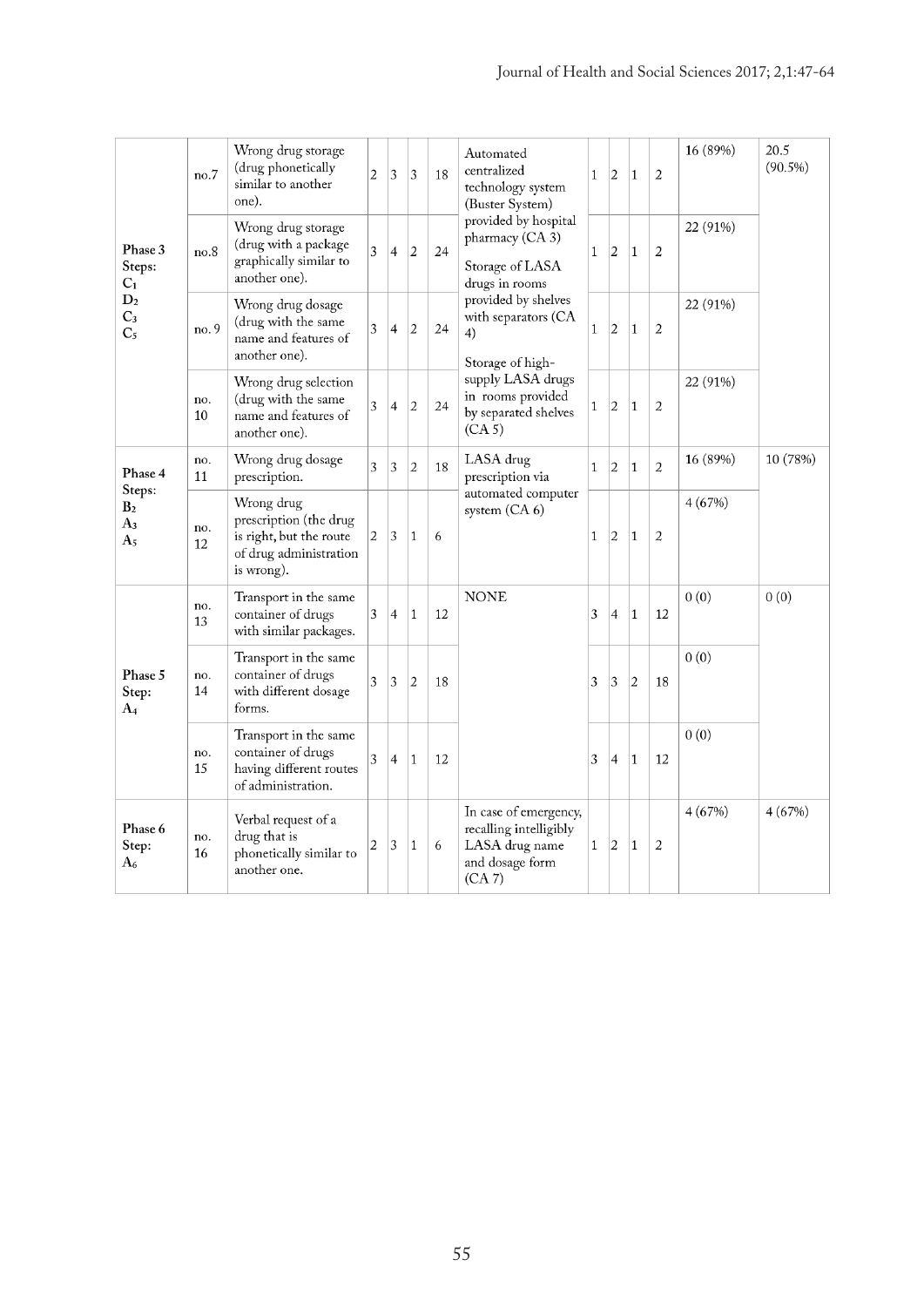For the corrective actions provided by our action plan, a paired T- test showed significant differences between before and after the risk-reduction strategy (Table 5). Indeed, T-test showed that the difference between

RPN 1 and RPN 2 was statistically significant for all corrective measures provided by our action plan.

**Table 5**. Paired mean difference statistics of Risk Priority Number (RPN) after corrective measures.

| Mean (SD) RPN                                  | <b>Paired Differences</b>              |             | T |          | $\rm Df$ Sig- $(1$ -tailed) |          |
|------------------------------------------------|----------------------------------------|-------------|---|----------|-----------------------------|----------|
|                                                | Mean (SD) RPN 95% CI of the Difference |             |   |          |                             |          |
|                                                |                                        | Lower Upper |   |          |                             |          |
| Pre- 17.000 $(12.263)$ 11.500 $(11.627)$ 5.304 |                                        | 17.695      |   | 3.956 15 |                             | $0.001*$ |
| Post- $5.500(5.2408)$                          |                                        |             |   |          |                             |          |

 $*P < .05$ 

After analysis of the main failure modes resulting in every activity of distribution phase, and individuation of correction actions, we identified 19 further preventive measures for improving our action plan. For instance, in order to face failure modes no. 1−6, it will possible to insert in the automated, computerized system the font 'Tall Man', or different colors on monitors to highlight the slight differences between two similar drugs. This solution could be considered useful in case of similar dosage. Moreover, in order to deal with the failure modes no. 7–10 and no. 13–15, we could also apply a colored label with the following alerts: 'Drug easily-mistaken with LASA, be careful' and/or 'LASA drugs, pay attention!' on the LASA drug packages, and on shelves of the storage rooms. In order to face errors no. 11 and 12, the computerized system should contain all the format for rare prescriptions according to national and international regulations; then, a specific procedure with a dedicated list in case of abbreviations could be useful when medical doctors release hand-written prescriptions; in addition, in this case, they should write in block capital. As regard to failure mode no. 16, the healthcare management should create some dedicated LASA drugs registers where to indicate the patient's name associated with the

drug's name and its dosage. All of these procedures should be also periodically monitored by trained pharmacists. A further measure of improvement, also called 'Safety Walkaround' consists of anonymous interviews conducted by a trained supervisor with healthcare operators to collect and examine useful information in order to identify further and unknown risks. These new activities aimed at improving our drug distribution system should be analyzed in depth in future research.

# **DISCUSSION**

Medication error can be defined as 'any preventable event that may cause or lead to inappropriate medication use or patient harm while the medication is in the control of the health care professional, patient, or consumer' [26]. Look-alike/sound-alike medication names can often result in medication errors. Such events may be related to professional practice, health care products, procedures, and systems, including prescribing; order communication; product labeling, packaging, and nomenclature; compounding; dispensing; distri-<br>bution: administration: education: administration; monitoring; and use [26]. Within healthcare facilities, pharmacists play a pivotal role in the prevention and review of medication-related adverse events. Examples of pharmacy services and programs that positively impact on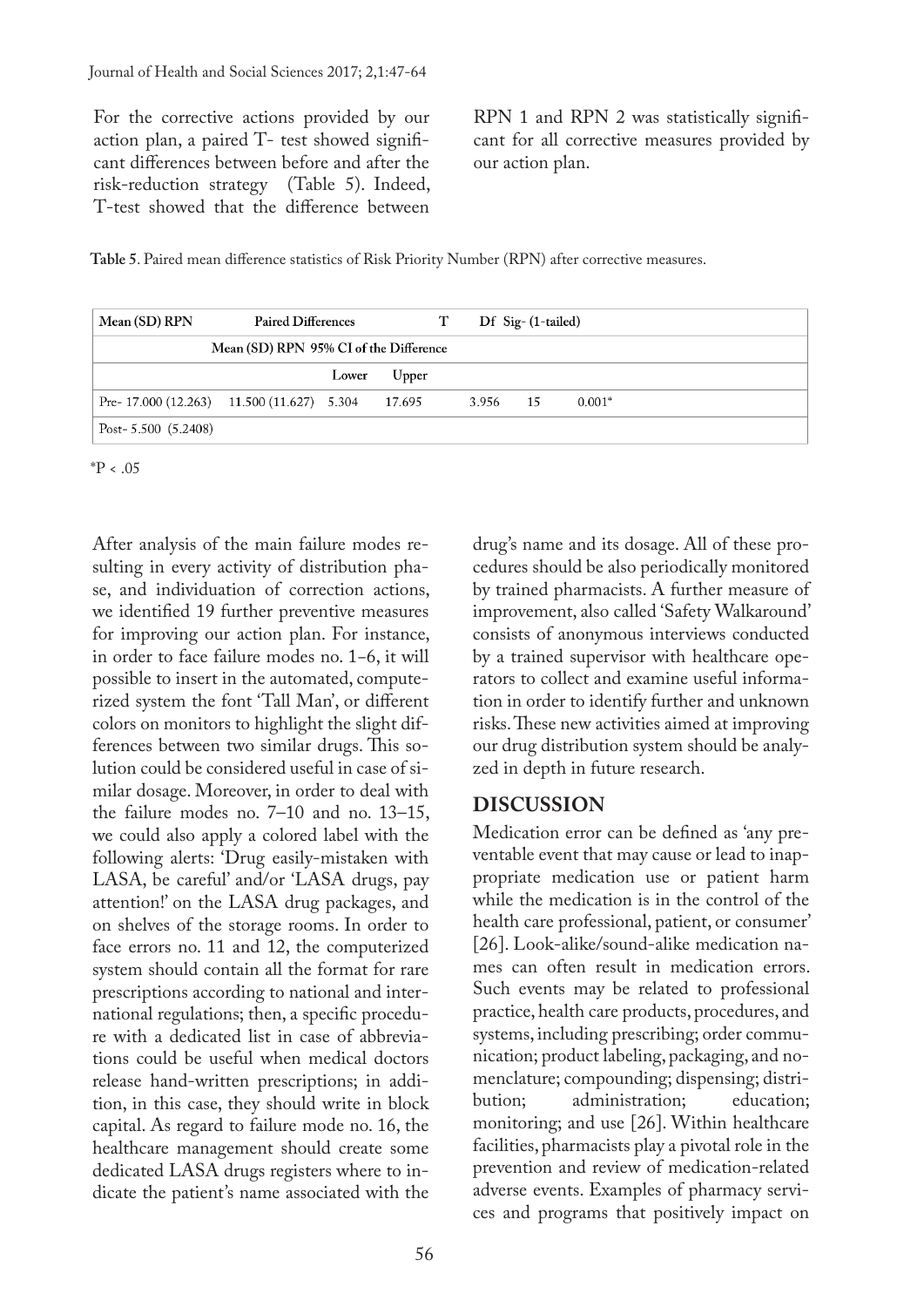patient safety include direct patient care activities, use of formulary systems, standardized medication policies and guidelines, drug order review, implementation of safe drug distribution systems, application of computer technology, provision of drug information/ education to patients and health care workers, medication incident reporting and review systems [27]. As Cohen et al. stated, an effective and efficient drug distribution system through a systematic process redesign that includes both organizational and technological components can represent the best and most cost-effective way of preventing medication errors [28]. In our study, we developed a LASA drug errors risk assessment model for the improvement of drug distribution process within our hospital. This model was based on the 'Failure Mode and Effect Analysis' (FMEA) approach for identifying all possible failures in a system process and on the Recommendation released by the Italian Ministry of Health, which is a useful tool for helping Italian health-care operators. In literature, there are a lot of risk assessment methods, such as the Root Cause Analysis (RCA), the clinical audit, the Significant Event Audit (SEA), the Critical Incident Technique (CIT), the Confronting With Standard (CWS), the Failure Mode, Effects and Criticality Analysis (FMECA), and the Failure Mode and Effects Analysis (FMEA). We used the FMEA that has been advocated as a useful tool for proactive risk assessment by the Joint Commission on Accreditation of Healthcare Organizations [29]. This technique is a systematic process for identifying potential process failures before they occur, with the intent to eliminate them or minimize the risk associated with them [4]. FMEA is a step-by-step approach for identifying all possible failures in a design, a manufacturing or assembly process, or a product or service. 'Failure modes' means the ways, or modes, in which something might fail. 'Failures' are any errors or defects, especially ones that affect the customer, and can be potential or actual. 'Effects analysis' refers to studying the consequences of those failures. Failures are prioriti-

zed according to how serious their consequences are, how frequently they occur and how easily they can be detected. The purpose of our FMEA-based process was to take actions to eliminate or reduce failures during the LASA drug distribution process, starting with the highest-priority ones. Failure modes and effects analysis can also document current knowledge and actions about the risks of failures, for use in continuous improvement [30]. The FMEA methodology is considered as a gold standard because of its validity. Indeed, when it is applied to the management of the clinical risk, the Failure Mode and Effect Analysis is able to identify negative events before they appear, introducing preventive safety measures, which can lead to a less frequency of negative events related to medical errors [31, 32]. Rodriguez-Gonzalez (2015) et al. also used effectively the FMEA method to evaluate the causes of preventable adverse drug events during the nurse medication administration process in inpatient units with computerized prescription order entry and profiled automated dispensing cabinets [33]. Lago et al. used the FMEA method to analyze the risk of errors in prescribing and administering drugs in paediatric wards studies [23]. Al Tehewy et al. applied this method for studying infusion therapy in a tertiary hospital intensive care unit in Egypt [24]. There a lot of studies indicating the FMEA analysis as an ongoing quality improvement process that can be carried out in healthcare organizations by a trained multidisciplinary team. However, to our knowledge, in Italy this method still has not been used to study the failure modes that can be generated during the LASA drugs distribution process provided by the hospital pharmacy. Our study followed the preventive actions suggested by the recent Recommendations of the Italian Ministry of Health. In Italy, after the publication of the Recommendations in 2010, the Ministry of Health has published a report on LASA drugs regarding the medication errors by LASA drugs occurred in the period 2011- 2015 [34]. The Ministry of Health suggested that Italian Regions organize through Health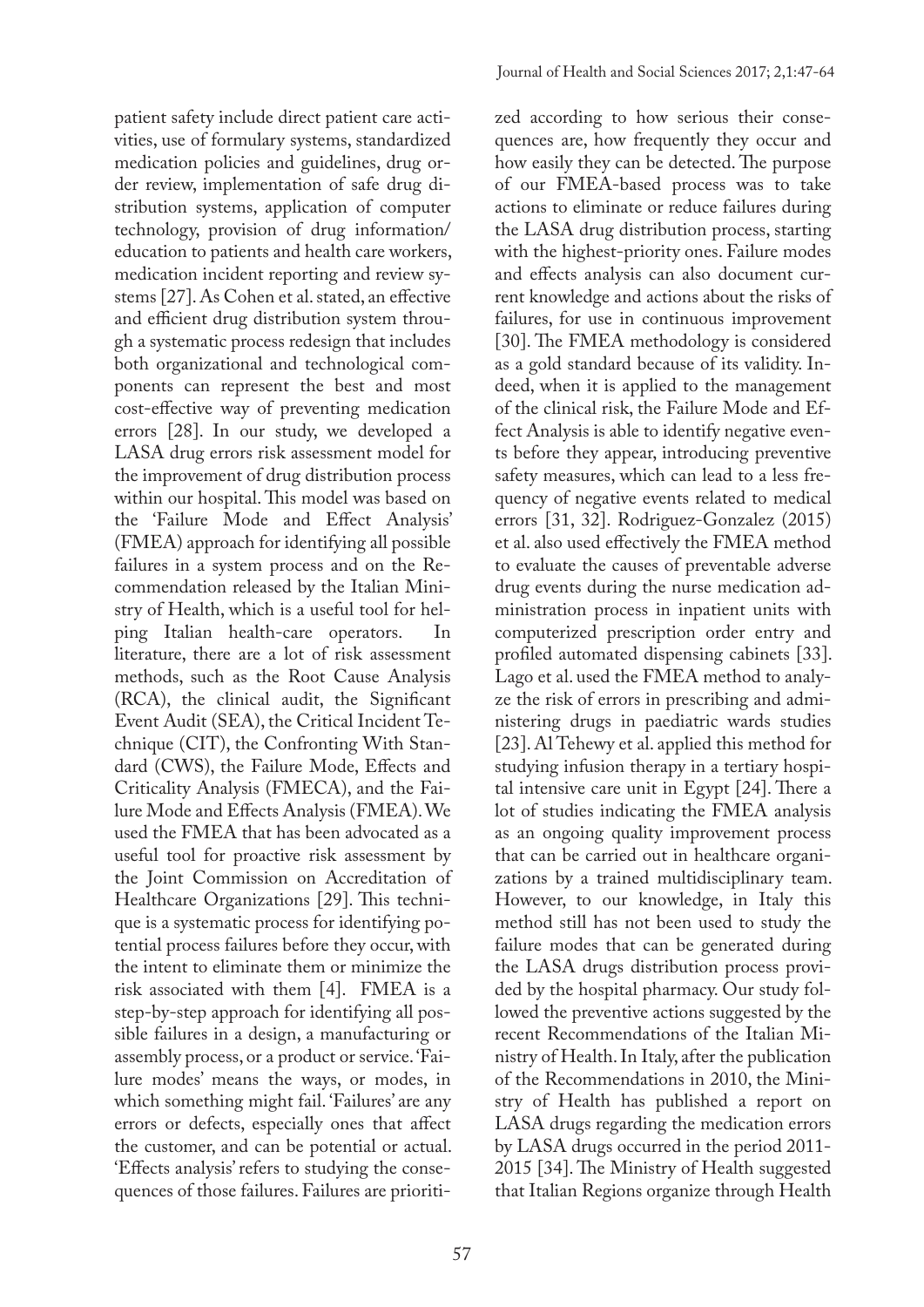Local Authorities specific training courses for healthcare operators based on that publication. In the period 2011−2015, the report showed 1,971 cases of medication errors occurred by LASA drugs. These cases were noticed by Health Care Local Authorities (*n* = 946; 48%), community pharmacists (*n* = 453; 23%), general practitioners, (*n* = 355; 18%), and family pediatricians (*n* = 217; 11%). Moreover, in Italy there is poor attention to medication errors management, in comparison with the global context [35]. Indeed, an exact valuation of the negative consequences related to medication errors still does not exist. According to some retrospective analysis of clinical records, which calculate the percentage of all admissions to Italian hospitals every year, medication errors occur between 2.9% and 16.6% of all admissions to hospital, and a percentage between the 37% and 51% of medication errors could be attributed to avoidable, or predictable negative events [25]. Moreover, a survey estimated that in Italy the number of the negative events by LASA drugs trebled in the 1994−2008 years, even though the number decreased from 2000 until now by 23.7% [25]. However, in literature LASA medication errors are not supported by reliable statistics [13] and, without an infrastructure to capture and assess all medication errors and near misses, the real number is not known. Therefore, despite numerous research findings, we cannot estimate the actual rates because they vary by site, organization, and clinician; because not all medication errors are detected; and because not all detected errors are reported [36]. Generally, medication errors occur in all settings [37], and may or may not cause an adverse drug event (ADE). Medications with complex dosing regimens and those given in specialty areas (e.g., intensive care units, emergency departments, and diagnostic and interventional areas) are associated with an increased risk of ADEs [38]. Phillips et al. found that deaths (the most severe ADE) associated with medication errors involved central nervous system agents, anti-neoplastics, and cardiovascular drugs [39]. Most of the common types of errors resulting in patient death involved the wrong dose (40.9%), the wrong drug (16%), and the wrong route of administration (9.5%). The causes of these deaths were categorized as oral and written miscommunication, name confusion (e.g., names that look or sound alike), similar or misleading container labeling, performance or knowledge deficits, and inappropriate packaging or device design. In our study, We showed all the above-mentioned failure modes. Consistent with the literature, or risk assessment model showed that similar name and/or package (e.g., Hydroxyzine/Hydralazine), using abbreviations, misunderstanding between physicians, nurses, pharmacists and other healthcare professionals can be some of the most important causal factors of medication errors. Our study was consistent with the most important international reports. According to the National Coordinating Council for Medication Error Reporting and Prevention [26], risk factors associated with LASA drugs errors include the drugs with similar names or similar packaging, medications that are not commonly used or prescribed, commonly used medications to which many patients are allergic (e.g., antibiotics, opiates, and nonsteroidal anti-inflammatory drugs) and medications that require testing to ensure proper (i.e., nontoxic) therapeutic levels are maintained (e.g., lithium, warfarin, theophylline, and digoxin). For instance, according to the Guidelines published by the Malaysian Ministry of Health [40] the most common risk factors associated with LASA drugs errors include illegible handwriting, incomplete knowledge of drug names, newly available products, similar packaging or labelling, similar strengths, dosage forms, frequency of administration, and similar clinical use. Finally, other causal factors could be environmental annoyance, and work-related stress. However, the most common mistake is probably misreading medication names that look similar, leading to errors associated with verbal prescriptions [36]. In our model, the most important corrective actions consisted of automated computerized distribution systems.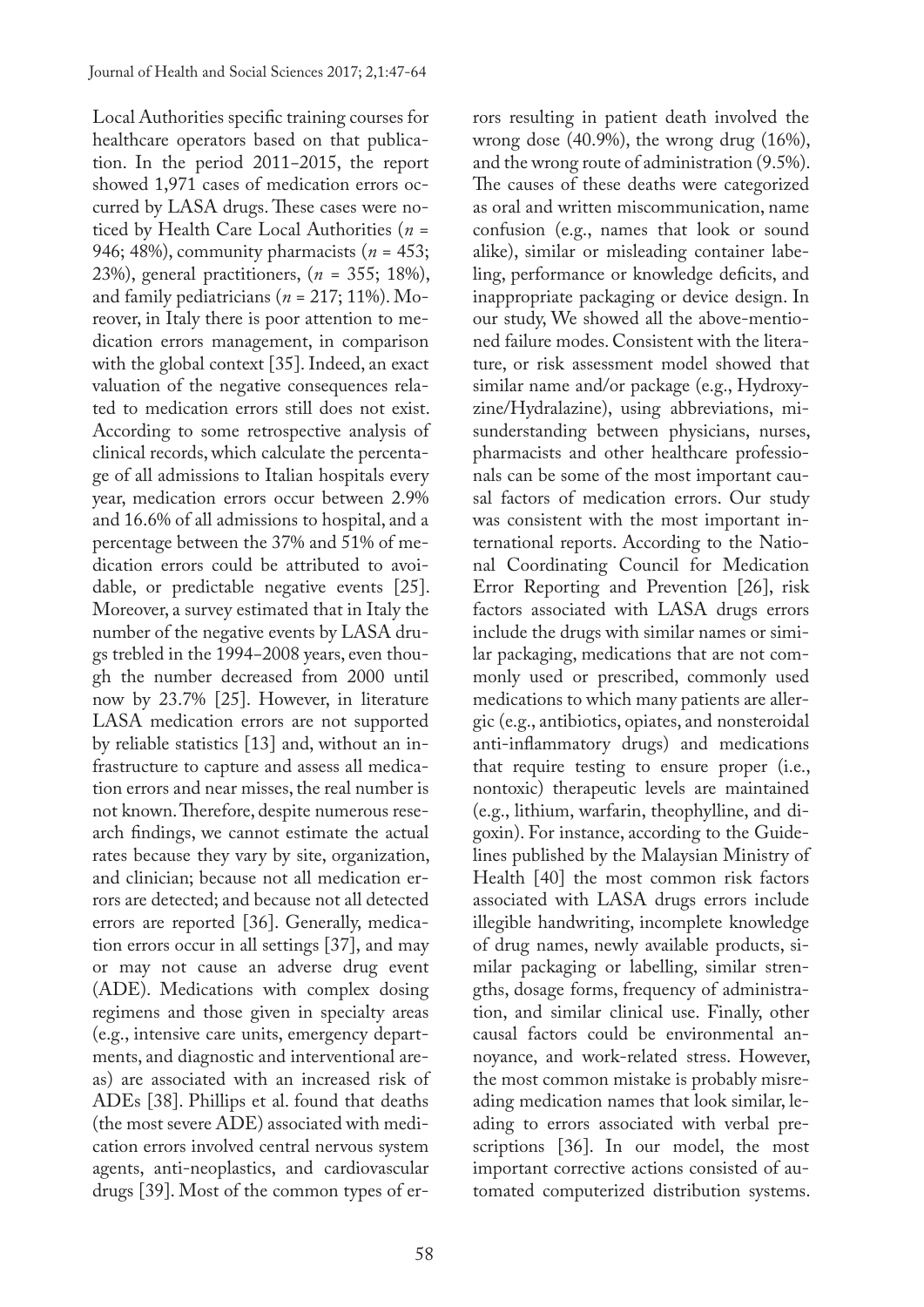In our hospital, the BUSTER system is a robotized wardrobe for the management of the drugs. It is based on two main components: an electromechanical arm, which put in order the drugs into a dispenser, and a barcode reader that allows the system to identify every single package. In addition, computerized wardrobes can automate the drugs management process and allow sharing and exchanging information between two operators. The automated system is able to process the request on time and withdraw directly the order. In our hospital, healthcare management has introduced a computerized system to reduce the risk of drug error management through the elimination of 'physical contact' between drug and user. Indeed, user can interact with the system through dedicated touch-screen monitors. However, the risk cannot be totally eliminated. Our corrective actions were not sufficient to eliminate the risk during the LASA drug distribution process. In agreement with Battles and Keyes, automation holds substantial promise, for improved safety, but error experts caution that all technology introduces the potential for new and different errors [41]. Furthermore, in our model other corrective actions were also effective, such as storing LASA medications in separate locations on dedicated shelves, or in automated dispensing devices. In addition, we used techniques such as boldface and colour differences to reduce the confusion associated with the use of LASA names on labels, storage bins and shelves, computer screens, automated dispensing devices, and medication administration records. However, to increase patient safety, one of the major advances, in recent years, has been computerization. Above all, our model was based on the information technology systems. Agrawal reviewed the most important technological systems in preventing medication errors [42], and he showed that a variety of systems, such as drug-dispensing robots and automated dispensing cabinets, reduce dispensing errors by packaging, dispensing, and recognizing medications using bar codes. For instance, in a recent evaluation of the impact of bar-coding

drugs in pharmacy and checking them before they are sent to patient care units, the dispensing error rate fell by 31% after bar-code implementation in pharmacy, and the potential rate of adverse events fell by 63% [43]. As showed by the Agrawal's review, bar-coded medication administration (BMCA) systems are much useful. They require that the nurse who administers the medication at the bedside should scan the patient's identification bracelet and the unit dose of the medication being administered. The system alerts the nurse to any mismatch of patient identity or of the name, dose, or route of administration: the right patient, drug, dose, route, and time. Schulmeister showed some risk reduction strategies such as, for instance, being aware of medications which look or sound like other drugs, installing pop-up alerts in computer system, prescribing medications both by their generic and trade names, placing eye-catching labels and warning stickers on storage bins, storing medication in nonadjacent areas, and advising patients to be alert for potential mixups with look-alike, sound-alike medications [44, 45]. Moreover, Morriss et al. studied the effectiveness of a barcode medication administration system on reducing medication errors in a neonatal intensive care unit using a prospective cohort design. After controlling for the number of daily medication doses per subject, the barcode system was associated with a 47% reduced risk of preventable adverse drug events [46]. Generally, applications of technology in medicine such as order entry systems, especially computerized prescribing, bar-coding for medications, blood, devices and patients, electronic systems to communicate key pieces of asynchronous data are very useful [47]. However, technological methods of clinical risk management could be less effective if the national and international best practices don't support these technological solutions. Another limitation is that effectiveness of the model depends also on the quality of the team effectiveness assessment. Computerized systems, pharmacy automation and barcoding can tackle the problem of look-alike and sound-alike drugs. Such systems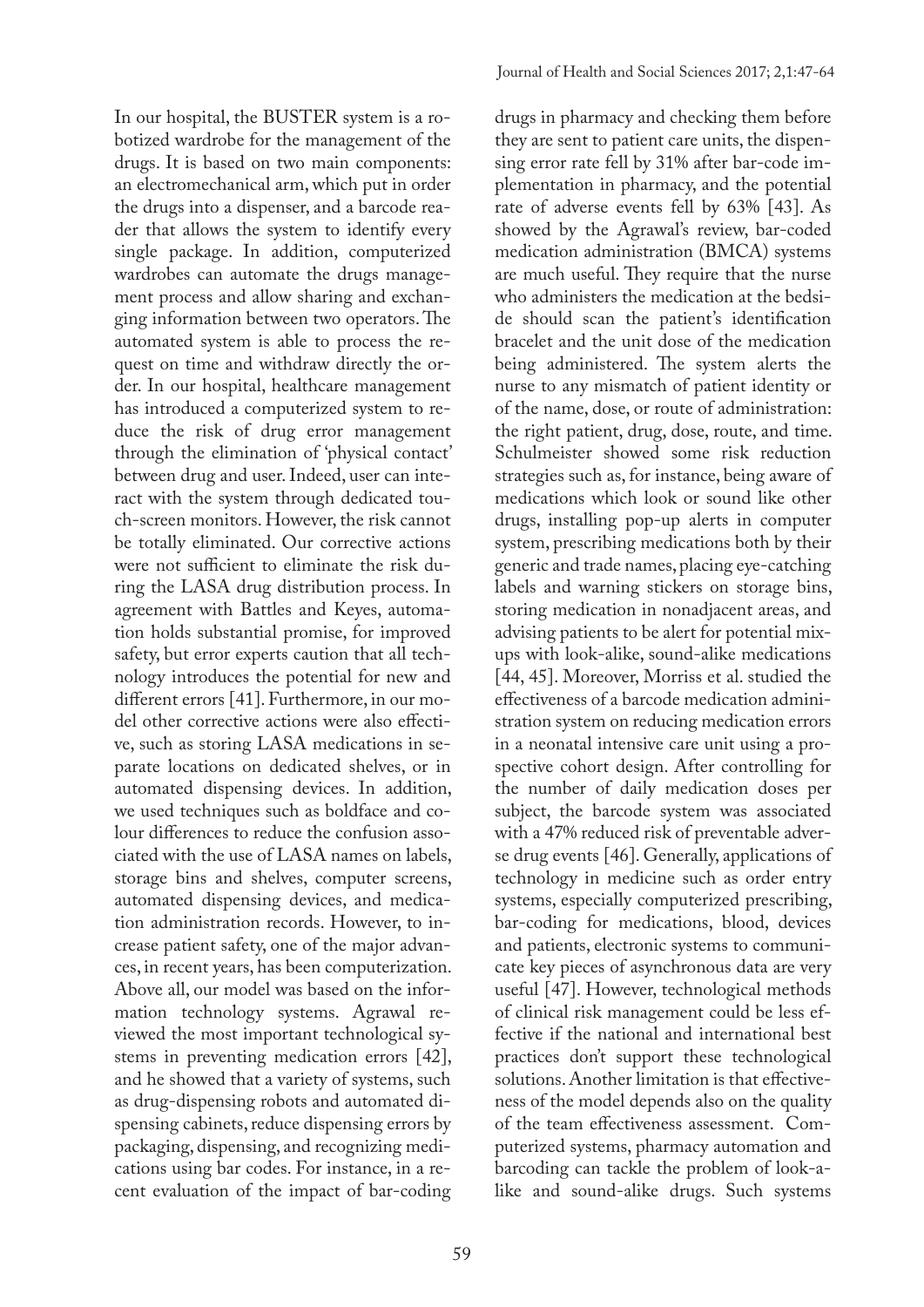enable an efficient medication usage process. Importantly, pharmacists can also review orders through the system which adds another safety check. A computer-based data entry system helps prevent many medication mixups since the software shows up all related medicines and drug strengths. These systems can also contain dosage guidance which appear if pharmacists are about to recommend an adult dose to a child. Hospital and pharmacies should invest in such systems to address the problems found in manual systems and thereby improve patient safety. However, there is still skepticism about the evidence regarding the impact of such systems on clinical outcomes [42]. Moreover, a second concern is raised by evidence of the potential negative consequences of information technology systems (IT) on patient safety, which can adversely affect clinical care by generating more work or new work for clinicians, causing workflow problems, or even generating new kind of errors [48]. In every case, as Agrawal stated, IT system itself is less important than its implementation. The main barriers to widespread adoption are the high costs of the systems, but we should also consider ethical issues of the human behavior that depends on the types of errors, which can be operative, applicable or psychological [7]. Generally, in cases of clinical errors, indeed, there is the tendency to reproach a single person as the responsible of all [5]. IT systems can be only one of solutions provided by a multifaceted strategy to prevent medication errors and improve patient safety. However, a complex strategy focused on the organization and IT systems might lead to a lack of effective solutions to the problems. In conclusion, we believe that the adoption of a risk assessment model based on FMEA by hospitals, probably, can improve the recognition and prevention of LASA drug errors. The drugs distribution process is one of the most critical stage, but we also need to consider all the stages that are prescribing, transcribing, dispensing, and administration drugs. Probably, our study could pave the way to further research in this area, which is often neglected by scholars. However, our study has some limitations. Indeed, it was based on a theoretical model and some of the most effective corrective actions for implementing this model should be checked in a future research, by a comparison with data provided by our hospital concerning adverse events by LASA drug errors occurred during the distribution process. However, information technology solutions hold great promise for reducing LASA medication errors in hospitals, even if the potential for error will remain unless these systems are carefully implemented.

## **CONCLUSION**

Confusing drug names is a common system failure. Indeed, many drug names can look or sound like other drug names, which may lead to potentially harmful medication errors and to very serious consequences for patients. This study has proactively evaluated all possible negative events that can occur during the drugs LASA distribution process performed by our hospital pharmacy, with the subsequent corrective actions recognized through a risk assessment model based on the Recommendation of the Italian Ministry of Health (2010) and FMEA process. Our model could be useful in order to define the best corrective actions to reduce LASA drugs errors during the distribution process in other hospitals from industrialized countries. information technology solutions hold great promise. However, a consistent implementation of these automated systems is also required.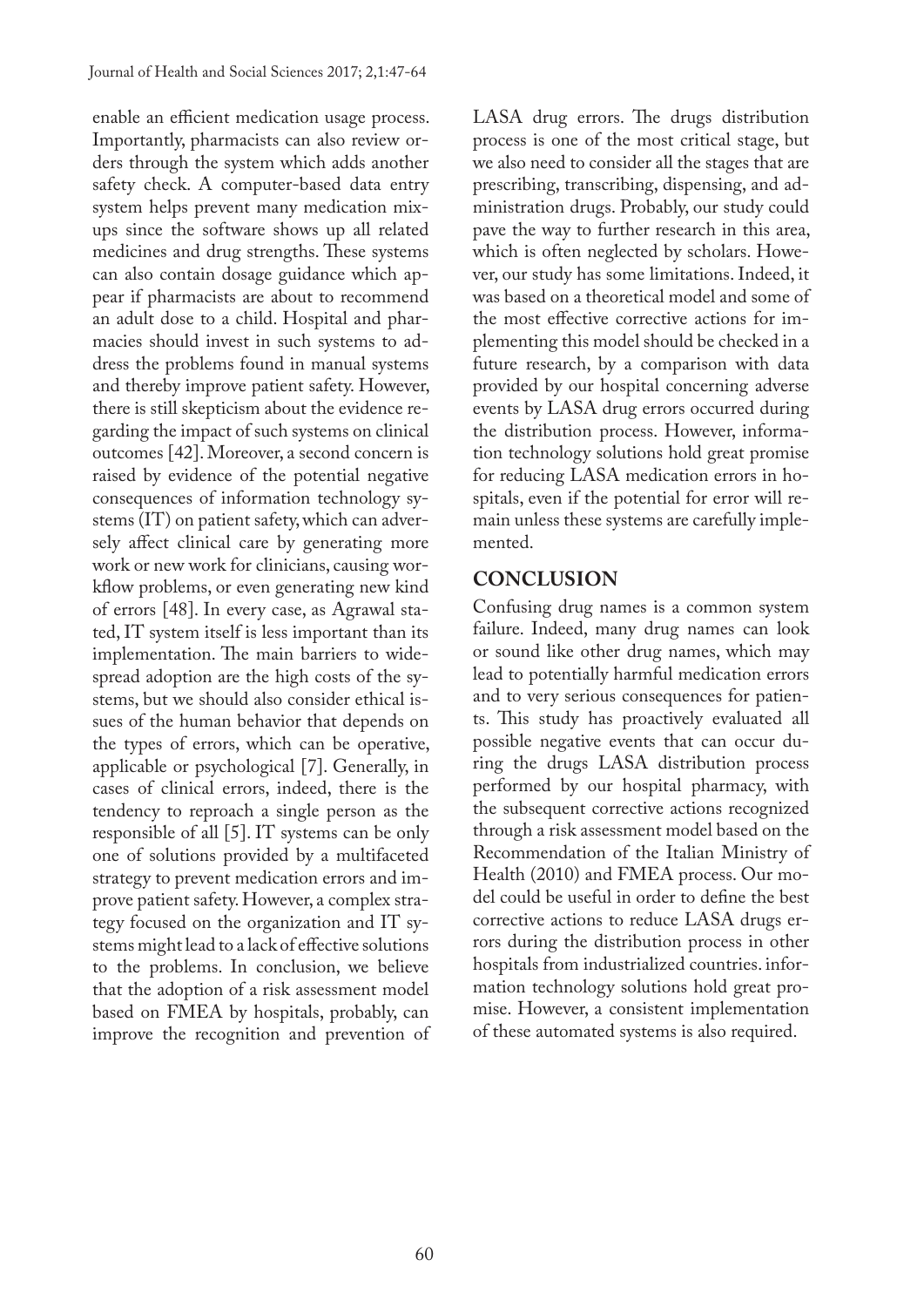#### **References**

- 1. WHO patient safety curriculum guide: multi-professional edition. (NLM classification: WX 167). Geneva: World Health Organization; 2011.
- 2. Jeetu G, Girish T. Prescription Drug Labeling Medication Errors: A Big Deal for Pharmacists. J Young Pharm. 2010 Jan-Mar;2(1):107–111.
- 3. Teplitsky B. Hazards of sound-alike, look-alike drug names. Calif Med. 1973;119(5):62.
- 4. La Pietra L, Calligaris L, Molendini L, Quattrin R, Brusaferro S. Medical errors and clinical risk management: state of the art. Acta Otorhinolaryngol Ital. 2005 Dec;25(6):339–346.
- 5. Reason J. Human Error: models and management. British Med J. 2000;320:768−770.
- 6. Ostini R, Rougheadb E, Kirkpatricka C, Monteitha R, Tetta S. Quality Use of Medicines medication safety issues in naming; look-alike, sound-alike medicine names. Int J Pharmacy Pract. 2012;20:349–357.
- 7. Berman A. Reducing medication errors through naming, labelling, and packaging. J Med Syst. 2004;28:9−29.
- 8. Basco WT Jr, Ebeling M, Hulsey TC, Simpson K. Using pharmacy data to screen for look-alike, sound-alike substitution errors in paediatric prescriptions. Acad Pediatr. 2010;10:233−237.
- 9. Kovacic L, Chambers C. Look-alike, sound-alike drugs in oncology J Oncol Pharm Practice. 2011;17:104–118.
- 10. Galanter WL, Bryson ML, Falck S, Rosenfield R, Laragh M, Shrestha N, et al. Indication Alerts Intercept Drug Name Confusion Errors during Computerized Entry of Medication Orders. PLoS One. 2014;9(7):e101977.
- 11. Naunton M, Gardiner HR, Kyle G. Look-alike, sound-alike medication errors: a novel case concerning a Slow-Na, Slow-K prescribing error. Int Med Case Rep J. 2015;8:51–53.
- 12. Ciociano N, Saullo F, Pacillo M, Romano F, Bagnasco L. GRP-20 analysis of Italian hospital pharmacist activities to prevent LASA drug errors in treatment: first results. Eur J Hosp Pharm. 2013;20:A7−A8.
- 13. Ciociano N, Bagnasco L. Look alike/sound alike drug names. Int J Clin Pharm. 2014; 36(2):233−242.
- 14. Ministry of Health, Italy. Recommendation no.12 for preventing LASA drug errors. Rome, Italy: Ministry of Health; 2010. In Italian.
- 15. Word Health Organization. Word Alliance for Patient Safety: Patients for Patient Safety. Geneva: WHO;2010 [cited 2016 Dec 28]. Available from: www.who.int/patientsafety/patients\_for\_patient/en.
- 16. NPSA. Design for patient safety A guide to labelling and packaging of injectable medicines. First edition, 2008 [cited 2016 Dec 28]. Available from: https://www.nrls.npsa.nhs.uk/EasySiteWeb/getresource.
- 17. The Joint Commission. Look-alike/sound-alike drug list, 2011 [cited 2016 Dec 28]. Available from: https://www.jointcommission.org/lasa/.
- 18. Institute for Safe Medication Practice. ISMP' List Of Confused Drug Name [cited 2016 Dec 28]. Available from: http://www.ismp.org/.
- 19. NHS NPSA. Design for patient safety. A guide to the graphic design of medication packaging. 2nd edition, London 2007 [cited 2016 Dec 28]. Available from: http://www.nrls.npsa.nhs.uk/resources/collections/design-for-patientsafety/?entryid45=63053.
- 20. Ministry of Health, Italy. Sicurezza dei pazienti e Gestione del rischio clinico: la qualità dell'assistenza farmaceutica. Rome: Ministry of Health; 2011. In Italian.
- 21. McDermott R, Mikulak RJ, Beauregard MR. The basics of FMEA (2nd edition). LLC USA: Taylor & Francis; 2009.
- 22. Institute For Safe Medication Practices. The virtues of independent double checks-they really area worth your time! ISMP Medication Safety Alert. 2003;8(5):1.
- 23. Lago P, Bizzarri G, Scalzotto F, Parpaiola A, Amigoni A, Putoto G, et al. Use of FMEA analysis to reduce risk of errors in prescribing and administering drugs in paediatric wards: a quality improvement report.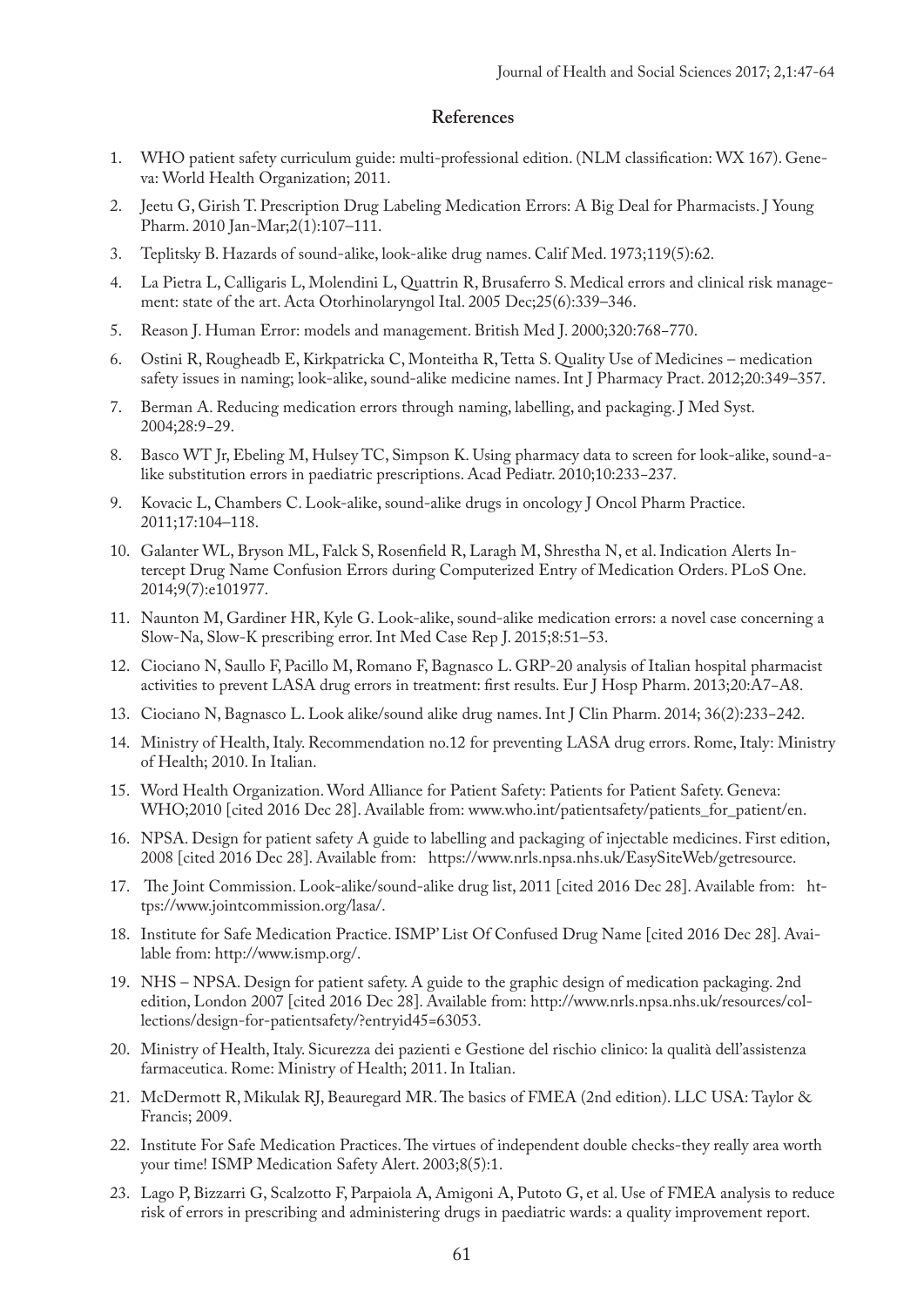BMJ Open. 2012:2:e001249. Doi:10.1136/bmjopen-2012-001249.

- 24. Al Tehewy M, El Hosseini M, Habil I, Abdel Maaboud M, Abdel Rahman S. A proactive risk management using failure mode and effects analysis for infusion therapy in a tertiary hospital intensive care unit in Egypt. Acta Medica Mediterranea. 2015;31:195.
- 25. Bizzarri G, Farina M. Strategia e gestione del rischio clinico nelle organizzazioni sanitarie. Milano: Franco Angeli Editore; 2012.
- 26. National Coordinating Council for Medication Error Reporting and Prevention. What is a medication error? [cited 2016 Dec 28]. Available from: www. nccmerp.org/aboutMedErrors.html.
- 27. Canadian Society of Hospital Pharmacists La Société canadienne des pharmaciens d'hôpitaux. Impact of Hospital Pharmacists on Patient Safety. Background Paper. Dec 2003 [cited 2016 Dec 28]. Available from: http://www.cshp.ca/dms/dmsView/1\_1\_1\_safety.pdf.
- 28. Colen HB, Neef C, Schuring RW. Identification and verification of critical performance dimensions. Phase 1 of the systematic process redesign of drug distribution. Pharm World Sci. 2003 Jun;25(3):118-25.
- 29. Joint Commission on Accreditation of healthcare organizations. An introduction to FMEA. Using failure mode and effects analysis to meet JCAHO's proactive risk assessment requirement. Failure Modes and effect Analysis. Health Devices 2002;31:223-226.
- 30. Failure Mode Effects Analysis (FMEA) [cited 2016 Dec 28]. Available from: http://asq.org/learn-about-quality/process-analysis-tools/overview/fmea.html.
- 31. McDermott RE, Mikulak RJ, Beauregard MR. The basics of FMEA. Portland, OR: Resources Engineering, Inc;1996.
- 32. McNally KM, Page MA, Sunderland VB. Failure mode and effects analysis in improving a drug distribution system. Am J Health Syst Pharm. 1997;54:171-177.
- 33. Rodriguez-Gonzalez CB, Martin-Barbero ML, Herranz-Alonso A, Durango-Limarquez MI, Hernandez-Sampelayo P, Sanjurjo-Saez M. Use of failure mode, effect and criticality analysis to improve safety in the medication administration process. J Eval Clin Pract. 2015;21(4):549-559.
- 34. Italian Ministry of Health. Report farmaci LASA 2011- 2015. Rome, Italy: Ministry of Health; 2016. In Italian.
- 35. Millauro A, Nante N. Il risk management: origini, evoluzioni, prospettive. Mondo Sanitario Volume. 2005;12;1-2. In Italian.
- 36. Hughes RG, Blegen MA. Medication Administration Safety in Patient Safety and Quality: An Evidence-Based Handbook for Nurses. Hughes RG, editor. Rockville (MD): Agency for Healthcare Research and Quality (US); 2008.
- 37. Pronovost P, Morlock L. ICU incident reporting systems. J Crit Care. 2006;17(2):86–94.
- 38. Henriksen K, Battles JB, Marks ES, Lewin DI. Advances in patient safety: from research to implementation. Rockville, MD: Agency for Healthcare Research and Quality; 2005.
- 39. Phillips J, Beam S, Brinker A, Houlguist C, Honig P, Lee LY, et al. Retrospective analysis of mortalities associated with medication errors. Am J Health Syst Pharm. 2001;58:1835–1841.
- 40. Pharmaceutical Services Division Ministry of Health Malaysia. Guide on handling look alike, sound alike medications. 2012 [cited 2016 Dec 28]. Available from: http://www.pharmacy.gov.my/v2/sites/default/ files/document-upload/guide-handling-lasa.pdf.
- 41. Battles JB, Keyes MA. Technology and patient safety: a two-edged sword. Biomed Instrum Technol. 2002;36:84−88.
- 42. Agrawal A. Medication errors: prevention using information technology systems. Br J Clin Pharmacol. 2009 Jun;67(6):681−686.
- 43. Poon EG, Cina JL, Churchill W, Patel N, Featherstone E, Rothschild JM, et al. Medication dispensing errors and potential adverse drug events before and after implementing bar code technology in the pharmacy. Ann Intern Med. 2006;145:426−434.